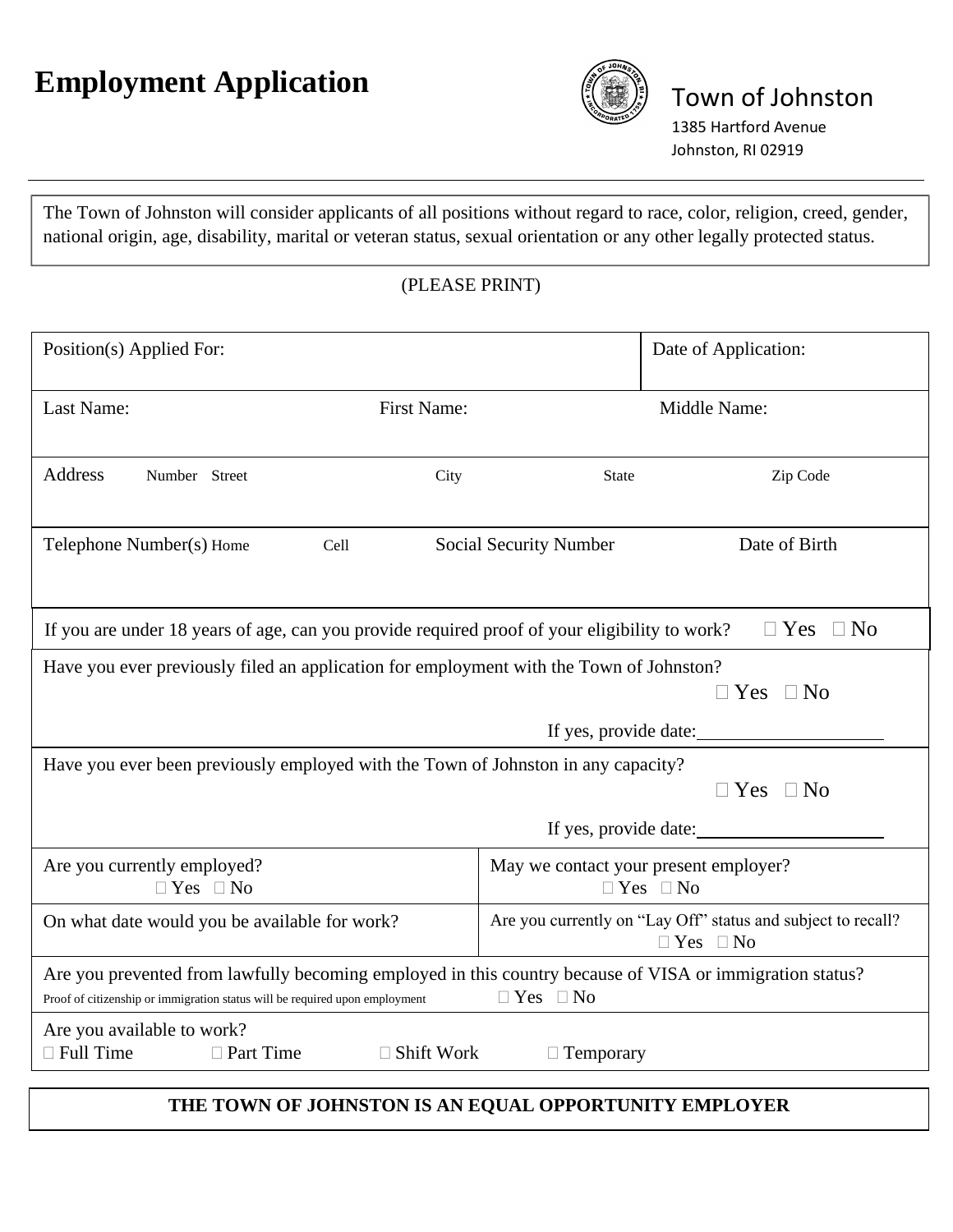## **Education**

|                          | <b>Name and Address of Institution</b> | <b>Concentration</b> | <b>Highest Year</b><br>Completed | <b>Diploma</b><br><b>Degree</b> |
|--------------------------|----------------------------------------|----------------------|----------------------------------|---------------------------------|
|                          |                                        |                      |                                  |                                 |
| <b>High School</b>       |                                        |                      |                                  |                                 |
| Undergraduate<br>College |                                        |                      |                                  |                                 |
| <b>Graduate School</b>   |                                        |                      |                                  |                                 |
| <b>Other (Specify)</b>   |                                        |                      |                                  |                                 |

**Describe any/all specialized Licenses, Training, Apprenticeship or Skills that you have acquired. List all Licenses/Certificates that you have earned (if any)**

**Describe any/all job-related training received in the United States Military (If Applicable)**

**Other Qualifications (summarize special job-related skills and qualifications acquired from employment or other experience)**

**List Professional, Trade, Business or Civic Activities and Offices held You may exclude organizations which indicate race, color, religion, gender, national origin, disabilities or other protected status.**

**Specialized Skills (i.e. office equipment, computer, computer applications, construction equipment or other-please list)**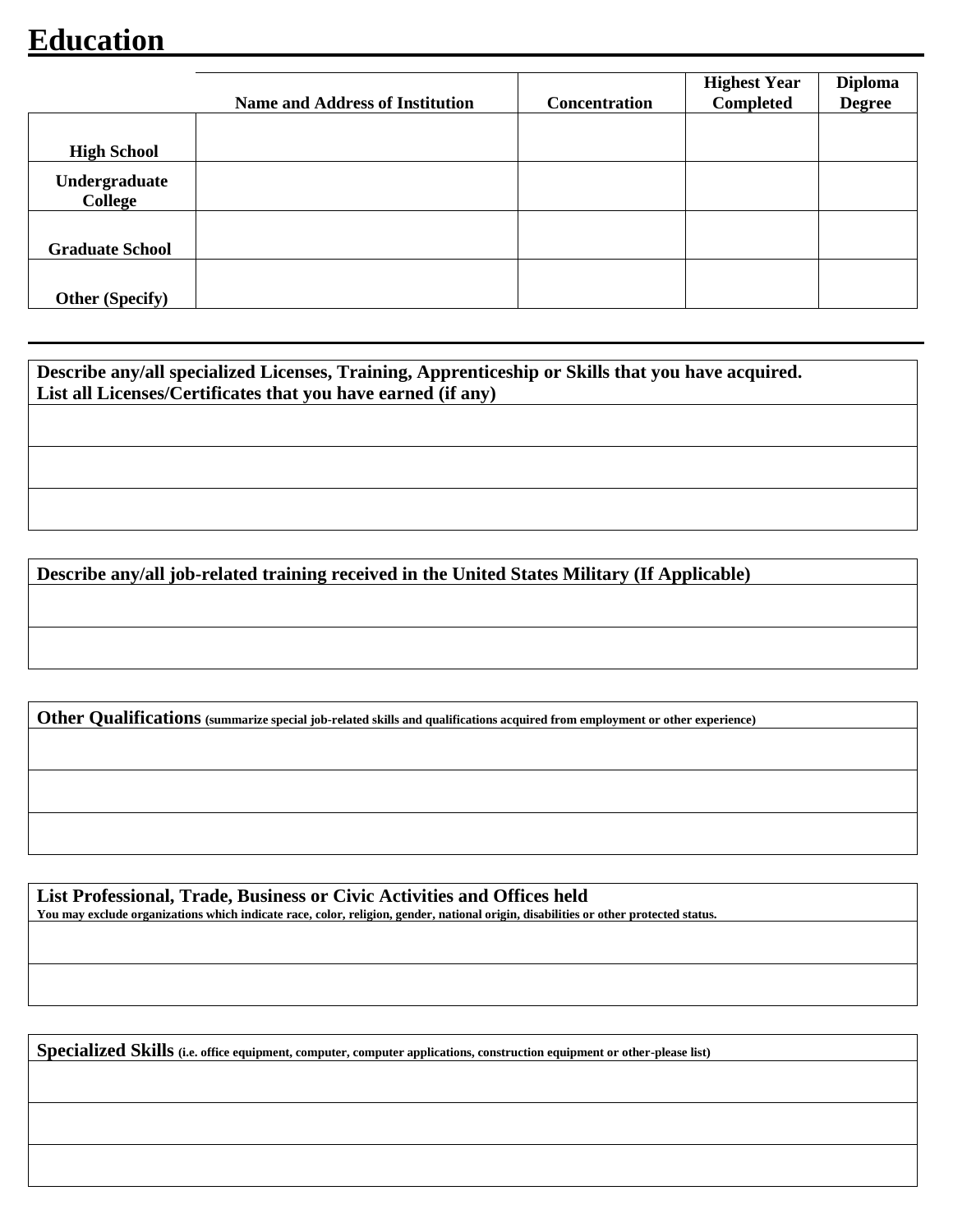### **Employment Experience**

Start with your present or last job. Include job-related military service assignments and volunteer activities. You may exclude organizations which indicate race, color, gender, national origin, disabilities or other protected status.

| <b>Employment Information</b> |                    |                    |                                 |                              |
|-------------------------------|--------------------|--------------------|---------------------------------|------------------------------|
| Employer:                     |                    |                    | Dates Employed                  | <b>Description of Duties</b> |
|                               |                    |                    |                                 |                              |
| Address:                      |                    | From               | $\underline{\operatorname{To}}$ |                              |
|                               |                    |                    |                                 |                              |
| Telephone#:                   |                    | <b>Hourly Rate</b> |                                 |                              |
|                               |                    | <b>Starting</b>    | Final                           |                              |
| Job Title:                    |                    |                    |                                 |                              |
| Supervisor                    | Reason for Leaving |                    |                                 |                              |
| Name:                         |                    |                    |                                 |                              |
|                               |                    |                    |                                 |                              |
| <b>Employment Information</b> |                    |                    |                                 |                              |
| Employer:                     |                    | Dates Employed     |                                 | <b>Description of Duties</b> |

| Employer:   |                    | Dates Employed  |                                 | <b>Description of Duties</b> |
|-------------|--------------------|-----------------|---------------------------------|------------------------------|
| Address:    |                    | From            | $\underline{\operatorname{To}}$ |                              |
| Telephone#: |                    |                 | <b>Hourly Rate</b>              |                              |
|             |                    | <b>Starting</b> | Final                           |                              |
| Job Title:  |                    |                 |                                 |                              |
| Supervisor  | Reason for Leaving |                 |                                 |                              |
| Name:       |                    |                 |                                 |                              |

| <b>Employment Information</b> |                    |                 |                                 |                              |
|-------------------------------|--------------------|-----------------|---------------------------------|------------------------------|
| Employer:                     |                    |                 | Dates Employed                  | <b>Description of Duties</b> |
| Address:                      |                    | From            | $\underline{\operatorname{To}}$ |                              |
| Telephone#:                   |                    |                 | <b>Hourly Rate</b>              |                              |
|                               |                    | <b>Starting</b> | Final                           |                              |
| Job Title:                    |                    |                 |                                 |                              |
| Supervisor                    | Reason for Leaving |                 |                                 |                              |
| Name:                         |                    |                 |                                 |                              |

List any additional information that you feel may be helpful to us in considering your application

**References**

Name Address Phone Number

Name Address **Phone Number** 

Name Address **Address** Phone Number